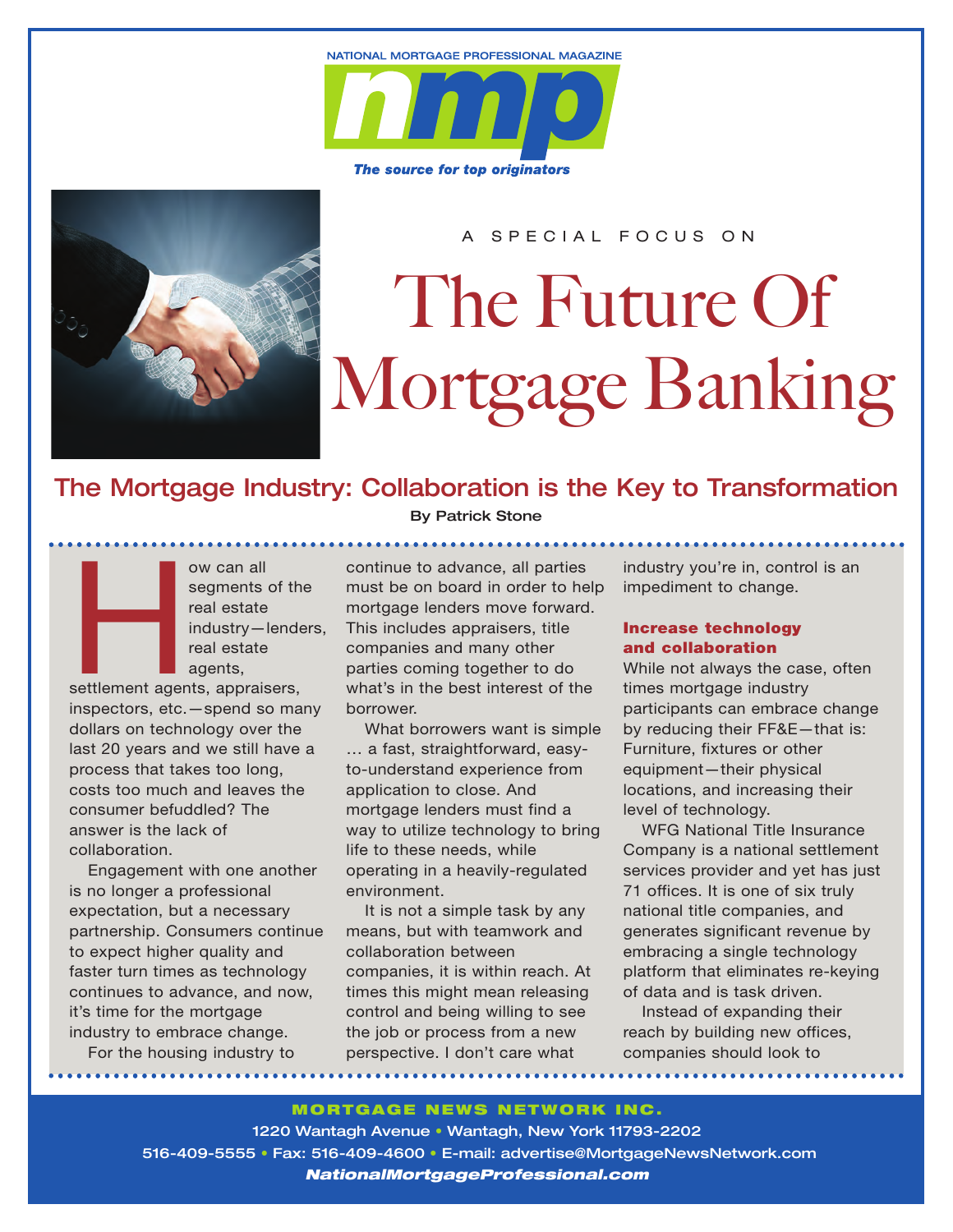

#### The source for top originators

expand their reach by embracing technology and finding ways to integrate seamlessly with mortgage lenders' current systems.

Third-party servicers to the lending industry should be focused on technology that allows them to become a part of their clients' processes. While it was slow going at first as many resisted the urge to relinquish control, lenders are increasingly outsourcing their needs.

For the first time in my career, we're actually having conversations with lenders about collaborating to identify pain points. Previously, third-party vendors would talk to lenders about how to improve their interface and collaborate better. But now, lenders are actually listening and are interested in the changes they can make and how they can collaborate. This is progress.

Today, more and more lenders are now outsourcing more responsibilities and embracing variable costs. This helps lenders control costs during downturns, but also opens new possibilities for third parties to help improve the mortgage process. It's no longer just the lender's responsibility to utilize technology to create a better borrower experience. Lenders are now more open to collaboration than I've ever seen before.

#### **Better, faster mortgages**

As technology in the rest of the world continues to improve the consumer experience, all mortgage transaction participants must work together to improve their process.

Not only do consumers expect higher quality of service, but they also want it faster and in a format that is easy to digest. And the mortgage industry is stepping up to the plate:

- **land Gorilla pioneered a new** way of managing construction loans by creating a cloudbased system that makes lending faster, safer and more efficient.
	- **Valutrust Solutions provides** real-time property information, complete with neighborhood and comparable sales data, in an easy to use interface to assist lenders in their interactions with borrowers. Additionally, aided by its integrated, proprietary technology, Valutrust has been able to drive significant time out of the process for delivering compliant valuation products.
- DecisionPoint, a new product recently announced by WFG, can process a title request within seconds using only the borrower's name and the property address. It is designed to instantly deliver a title grade and completion

time estimate to lenders, advising them of any title issues that need to be resolved prior to closing and enabling them to identify the estimated 30 percent of loans that are clear to close upfront.

And as we increase collaboration, the possibilities are endless. We can continue to make the process faster for all parties, and deliver a better mortgage to the borrower.

The amount of data we have in our industry, coming from real estate agents, lenders, title companies, appraisers, inspectors and everything else, is absurd. We recently conducted a survey in order to determine how many times a property address was entered on a typical transaction. The results? The address gets entered an average of 80 times. Can you enter an address 80 times without making a mistake?

By using technology to enhance collaboration, not only do we eliminate the need to take the time to enter a property address 80 times over, but we also reduce the number of mistakes.

It is absolutely crazy that we have an industry where we close about 70 percent of the loans we start, even though it takes about 43 days on average to finalize the deal.

. . . . . . . . . . . . . . . . . . .

#### **MORTGAGE NEWS NETWORK INC.**

1220 Wantagh Avenue • Wantagh, New York 11793-2202 516-409-5555 • Fax: 516-409-4600 • E-mail: advertise@MortgageNewsNetwork.com *NationalMortgageProfessional.com*